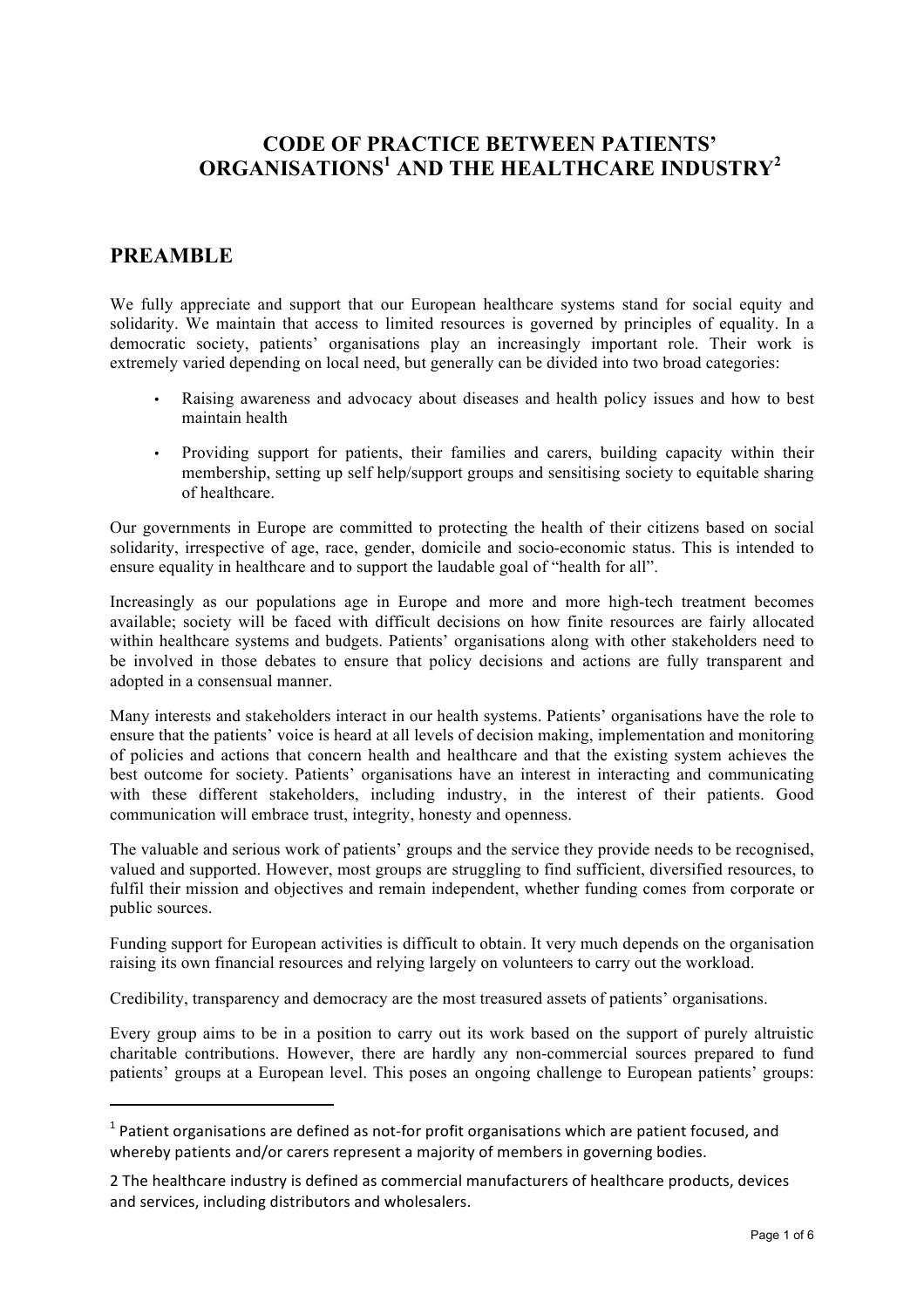the need to develop a strategy which will balance corporate funding with a maximum from other sources.

We owe it to our members and patients across Europe, who have placed their trust in us, to act in a fully democratic, independent and transparent manner, according to the highest standards of good governance. We derive our legitimacy from our membership, our statutes and our democratically elected boards, many of whom are patients, carers or survivors who volunteer their time and expertise.

Patients' organisations are keen to work in a constructive manner together with all stakeholders to ensure that the credibility of patients' groups is safeguarded.

For this reason, patient organisations (see list below) have developed the following transparent and robust Code of Good Practice to guide the relations between patient organisations and the industry (including their representatives and consultants). We encourage all patient organisations to adopt this Code when engaging in a dialogue, working partnership, joint initiative, and/or when accepting support from any funding source. We expect all signatories to adhere to this Code which may be revised over time as circumstances demand. This Code does not intend to cover every possible funding opportunity or relationship, but rather to define a set of basic principles and recommendations.

# **1. RECOMMENDATIONS**

We invite patient organisations to adhere to the following recommendations and develop their own Code of Practice along these guiding principles:

### *1.1 Funding of patient organisation activities*

A patient organisation should only accept funds for activities that are consistent with its mission and objectives. Patients organisations that receive funding from any source, including industry or governmental bodies, should at all times remain open, honest and transparent concerning the amounts and sources of such funding. Public documents of patient organisations, e.g. annual reports and websites, should clearly illustrate such information and be fully accessible. For transparency sake, funders should also receive public acknowledgement for their support. Acknowledgement should be attributed to the funding person or organisation itself, but not to a specific product or project. In line with the EMEA criteria<sup>3</sup>, organisations should indicate the percentage of the overall income that each funder (individual person, government organisations, industry, etc) represents.

## *1.2 Core funding*

Funds for core activities should always be received on an unconditional basis. To avoid undue reliance on any particular company, such funds should be balanced and diversified as much as possible to avoid conflicts of interest and guarantee independence.

#### *1.3 Project funding*

!!!!!!!!!!!!!!!!!!!!!!!!!!!!!!!!!!!!!!!!!!!!!!!!!!!!!!!!!!!!

Funds or sponsorships for projects can only be accepted without any conditions imposed on the design and conduct of the project, guaranteeing full independence of the patient organisation. Any ensuing publication will be the property of the patient organisation(s) and findings may not be used or quoted by the funder without the explicit permission of the patient organisation(s) involved. No information in relation to the project should ever be used to promote the use of any specific product or business of the funder.

<sup>3</sup> http://www.emea.europa.eu/pdfs/human/pcwp/1461004en.pdf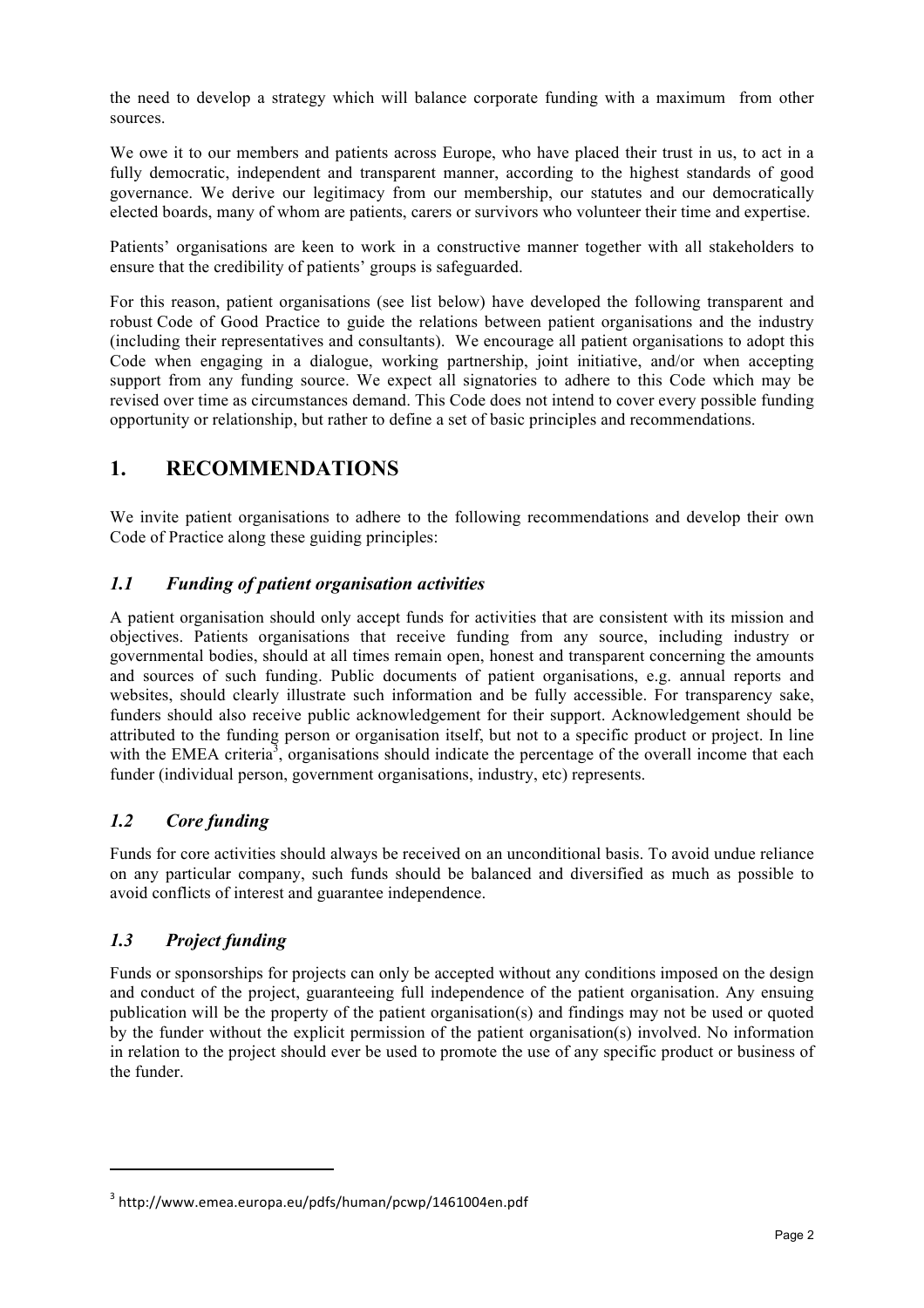### *1.4 Funding of patient organisation events*

Patients' organisations may accept funds, sponsorship or assistance in kind for their own specific events. Funding should ideally come from more than one source, though it is recognised that this will not always be possible.

Sponsors should not exercise any control over the programme content or choice of speakers at patient organisations' events.

### *1.5 Funding of communication activities*

Patient organisations should mention the names of the sponsors supporting their website or electronic materials. Sponsor logo size and the space dedicated to the mention of the company on the website should be modest in size to avoid being perceived as an advertisement. If logos need to be displayed, their size should be restricted and fully implement national/European legislation<sup>4</sup> into consideration.

#### *1.6 Involvement with industry sourced websites, publications or leaflets.*

Patient organisations should not be funded for activities aimed at promoting the use<sup>5</sup> of any specific product and/or service. They may contribute to the production of material that relates to the management of a specific condition but should make all best efforts to ensure that no specific product or other treatment can be perceived to be recommended by the patient organisation.

# **2. PATIENTS ORGANISATIONS' INVOLVEMENT IN ACTIVITIES OF THE INDUSTRY OR OTHER FUNDERS**

Regarding activities relating to a healthcare product, device or service, marketed or distributed by the healthcare industry /or still under development, the following measures are highly recommended:

#### *2.1 Promotional activities related to approved prescription medicines*

All promotional activities related to approved Rx (prescription) medicines are not permitted within the current EU legislation and respective industry codes of ethics. Patient organisations must ensure that none of their activities can possibly be associated with promotional activities. Genuine interaction/cooperation (e.g. satellite symposiums) is encouraged, provided this is in no way promotional. Patient organisations should be mindful of potential conflicts and unintended consequences and ensure that they strictly adhere to their own independent patient-centred agenda.

Patient organisations should develop a list of the types of activities that can be considered promotional and therefore might cause a conflict of interest and be against the law. The list should include the following:

- Disseminating unbalanced, non-validated or partial information about a product/service which is produced, marketed or provided by a company, whether it funds your organisation or not.
- Being quoted in the company's corporate communication in favour of, or against a product.
- Participating as speaker/ participant in a company event for the launch of a pharmaceutical product (see below §2.4).

!!!!!!!!!!!!!!!!!!!!!!!!!!!!!!!!!!!!!!!!!!!!!!!!!!!!!!!!!!!!

<sup>&</sup>lt;sup>4</sup> European Advertising Directive, http://ec.europa.eu/consumers/cons\_int/safe\_shop/mis\_adv/index\_en.htm

 $<sup>5</sup>$  Any use, including compassionate use of the product, not formally marketed.</sup>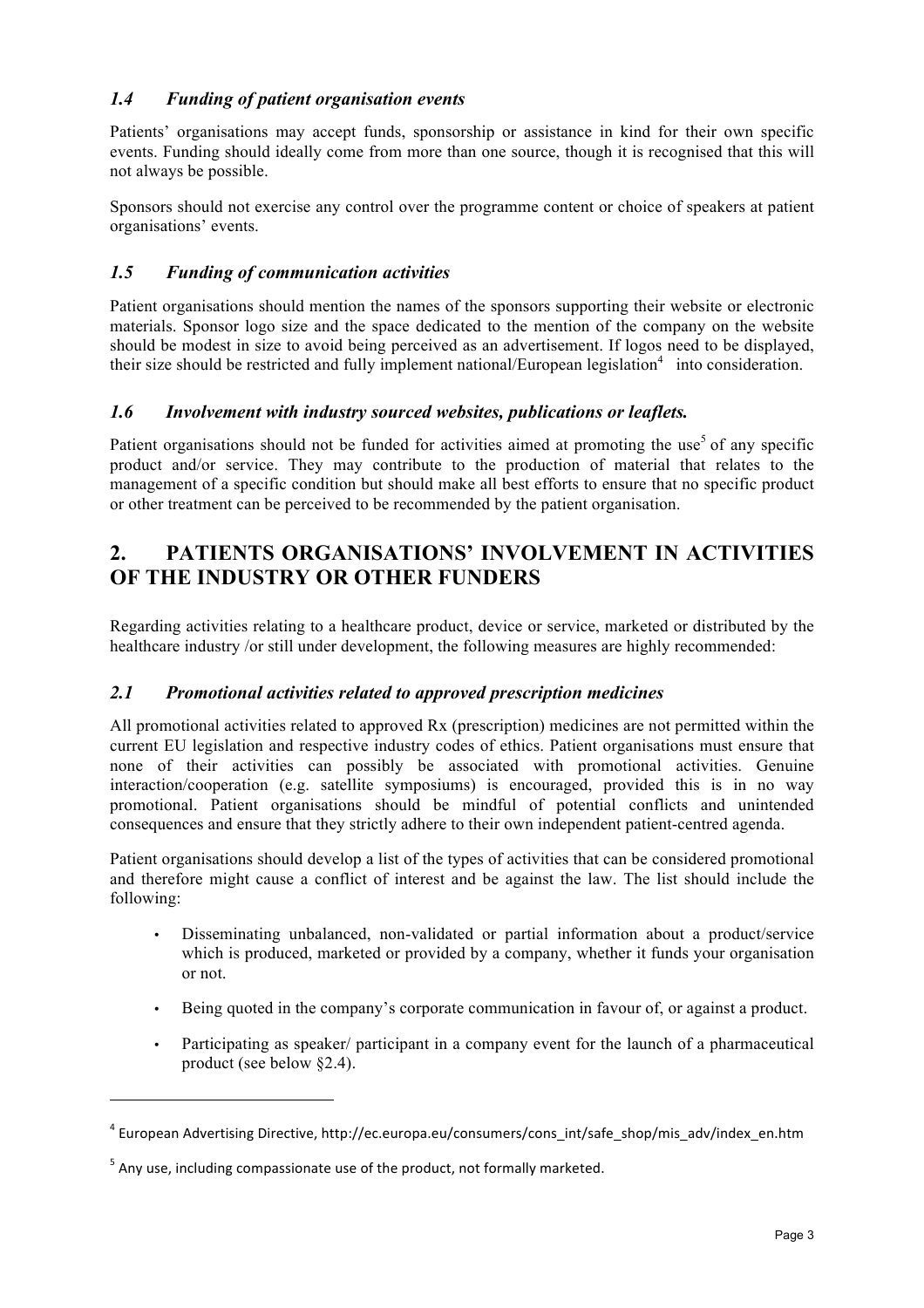- Participating in an ad hoc meeting sponsored by a single company to inform patients on their products. (See below §2.4).
- Agreeing that a company displays/disseminates a patient organisation's own materials on the company's exhibition stand at any commercial or trade exhibition or scientific conference.
- Appearing in promotional materials for a certain product of the company (eg. booklets about a specific medicine) or to testify as a "consumer" of that medicine. Contact information to patient organisations can be included in a separate section.

Patient organisations should develop a full list of the types of activities that could be considered promotional under their national legislation.

#### *2.2 Industry press releases*

- Patient organisations and their representatives must be vigilant and refuse to be quoted in industry press releases that relate to a marketed product or a product under development.
- If a patient organisation feels the need to communicate to the media about a product, it should issue its own press release which is clearly independent of industry.
- If a company quotes a patient organisation's opinion or refers to the organisation's own communication materials (magazines, publications, web site etc.) without the organisation's written permission, it is important to object to the company by registered letter with a copy to the company's national industry association<sup>6</sup>.

## *2.3 Training organised by industry or a group of companies*

If commercial sponsors offer to provide patient organisations with training and capacity building programmes, either about general themes such as "Diseases and the Media", "Management of a NGO", or on more product related themes such as "Drug Regulatory Process", "Cost/effectiveness studies for pricing and reimbursement", or "How to lobby", patient organisations must be aware that not all themes are neutral. Some programmes may influence the patient organisation's or its representatives' way of thinking. The following check points can help to decide whether to participate in such training programmes:

- The programme is sponsored by several companies, instead of a single one.
- Patient organisations/representatives have been involved in the preparatory phase of the training programme.

At all times it is preferable to find an equivalent programme run by other NGOs or academic institutions and ask the company to sponsor the patient organisation's participation.

#### *2.4 Participation in conferences or seminars held by industry*

- If a patient organisation/representative participates in an industry launch/promotion of a product, no photo must be taken or released without prior authorisation from the person/s involved. For clarity and to avoid future complications, it is recommended to make arrangements in writing before the event.
- If a patient organisation/representative participates in an ad hoc meeting sponsored by a single company to inform patients about their products, the former should insist that multiple sources of information from independent third parties are involved to ensure that

!!!!!!!!!!!!!!!!!!!!!!!!!!!!!!!!!!!!!!!!!!!!!!!!!!!!!!!!!!!!

<sup>6</sup> http://www.efpia.eu/Content/Default.asp?PageID=559&DocID=3484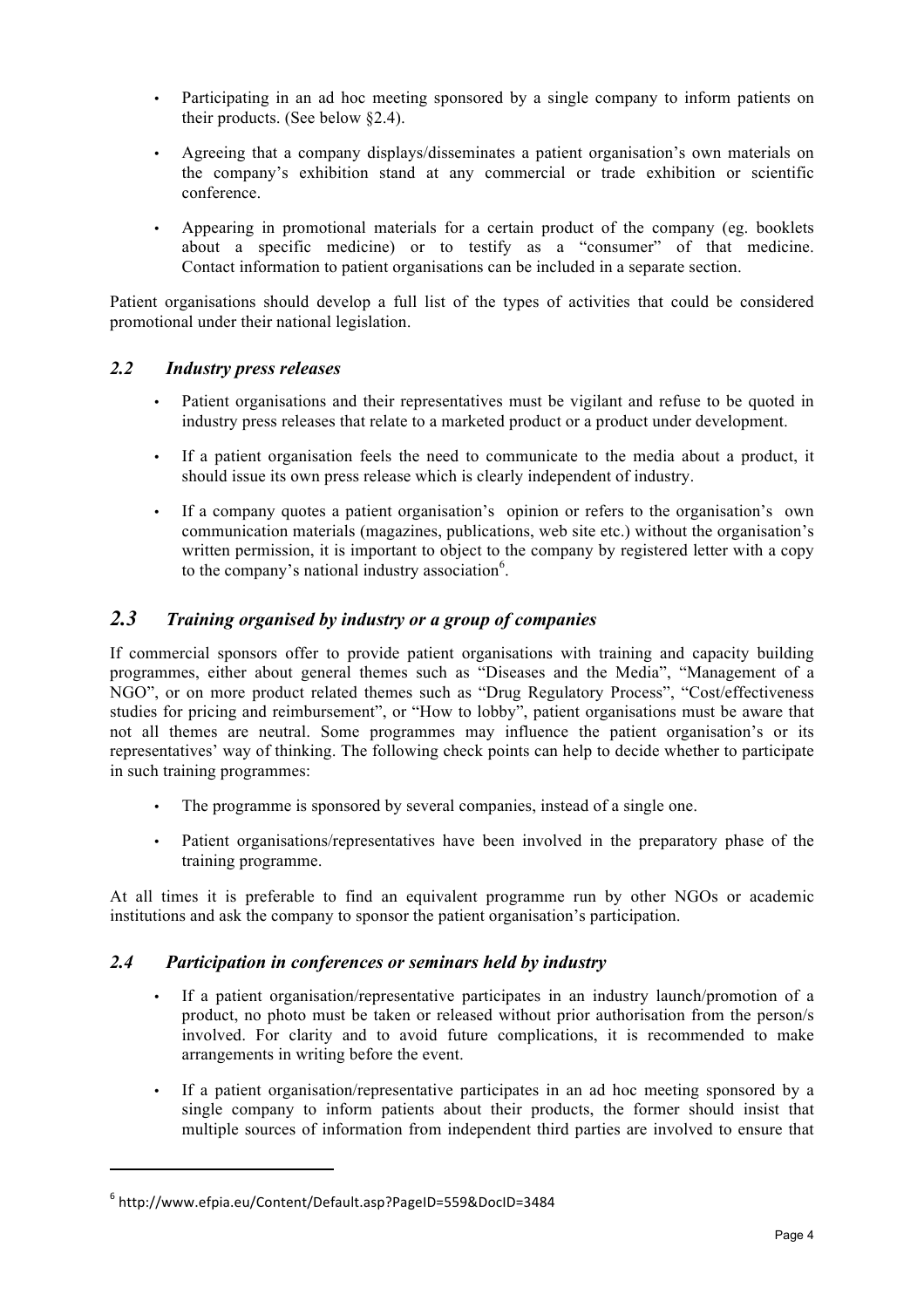the information is more balanced. Information meetings without independent experts present could be considered as an infringement of the Pharmaceutical Advertising Directive<sup>7</sup>.

#### *2.5 Guidance for individual compensation*

There are several situations where industry may propose honoraria to a patient organisation's volunteers or staff members:

- Participation in a meeting or conference organised by the company itself.
- Participation in a meeting or conference organised by a third party.
- Reviewing industry materials, leaflets, protocols etc.
- Consultancy on industry policy, advisory committees etc.

This is current practice for health care professionals. Patient organisations should be considered on an equal basis, and therefore can also receive honoraria for similar circumstances. Patient organisations' internal policies and agreements should be fully transparent.

#### *2.6 Involvement in industry-source web sites or other material (DVDs, printed material, etc)*

Patient organisations should refrain from contributing to industry web sites.<sup>8</sup>

### *2.7 Disease awareness campaigns by industry*

Disease awareness campaigns can be considered as an indirect form of advertising in some EU countries and therefore against the legislation. Although such campaigns may benefit some patients or the general public, it is unwise of patient organisations to be associated unless the campaign has the backing of the public health authority.

Patient organisations must ensure that any such campaign is not only an industry initiative, but responds to a well characterised public health need, that is agreed and supported by the national and/or European public health authorities.

## *2.7.1 Disease awareness campaigns by patient organisations*

When conducting their own disease awareness campaigns, patient organisations must ensure that any information regarding a commercial product mentioned by them must be based on the Summary of Product Characteristics (SmPC) or another commercially independent and validated source. This information can be made available by the patient organisation, provided the following conditions are observed:

- Clear statement of how the information was arrived at
- Mention of the validated source of information
- Mention of health professionals / independent experts who have been consulted

!!!!!!!!!!!!!!!!!!!!!!!!!!!!!!!!!!!!!!!!!!!!!!!!!!!!!!!!!!!!

 $<sup>7</sup>$  Link to Pharmaceutical Advertising Directive</sup>

<sup>&</sup>lt;sup>8</sup> However, any health-related information that a patient organisation provides on its own website or in its printed materials should be free from any commercial advertising. This should also be stated in the information. The accuracy of the information should be checked by an advisory board that is independent from the commercial interests of the company.